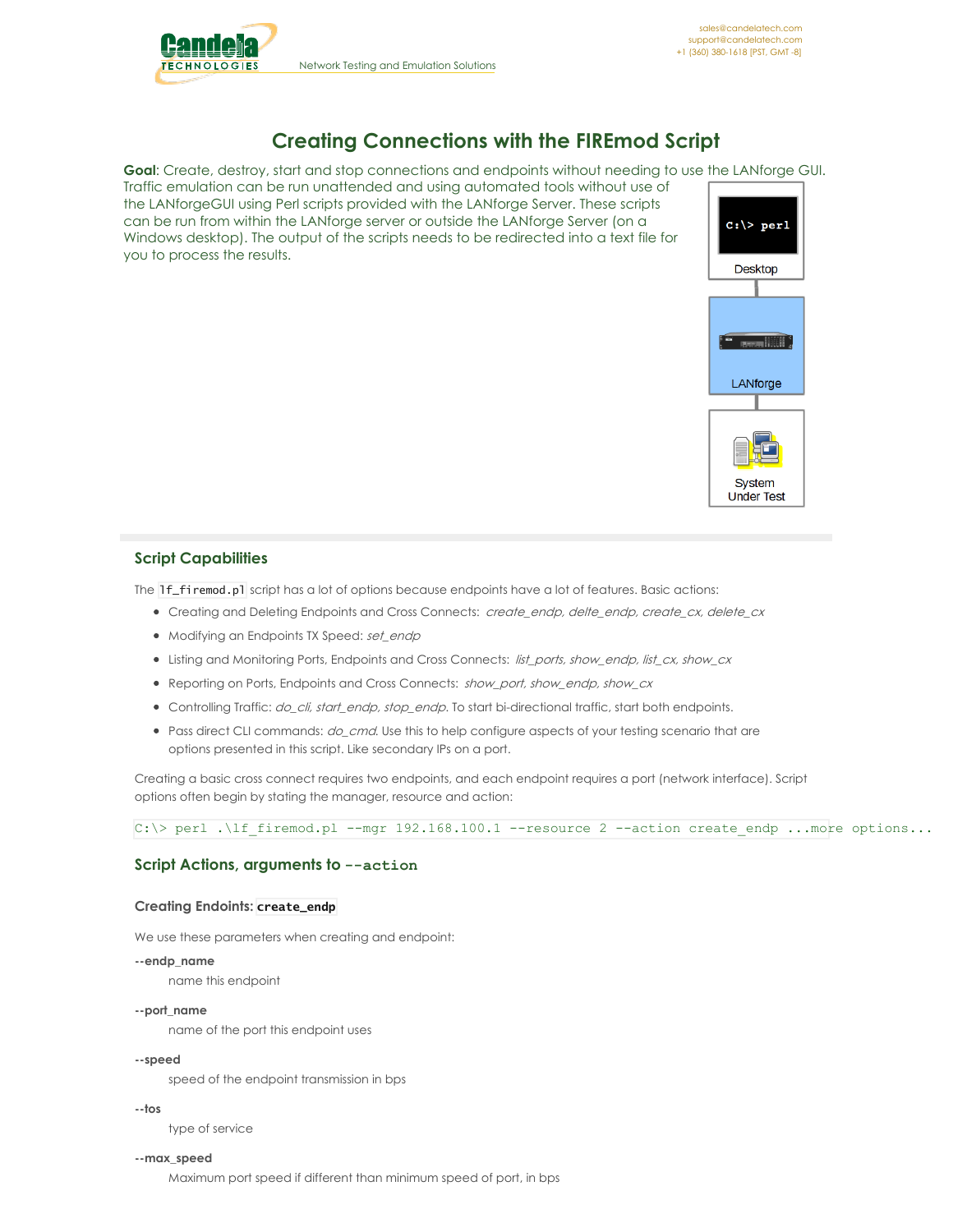#### **--endp\_type**

Endpoint Types: tcp, udp, tcp6, udp6. To create multicast endpoint types, use mc\_udp and mc\_udp6.

#### **--min\_pkt\_sz/--max\_pkt\_sz**

Minimum and maximum packet sizes

#### **--use\_csums**

Enable checksums

#### **--ttl**

packet Time To Live

#### **--report\_timer**

the update interval for the endpoint

**Example of creating a tcp connection endpoint with debugging:**

```
lf firemod.pl --action create endp \
 --mgr 192.168.45.34 --mgr_port 4002 \
 --endp_name web_1 --speed 154000 \setminus--endp type tcp --port name eth1 \
 --quiet no
```
**Creating a multicast udp connection:**

```
lf firemod.pl --action create endp \
  --mgr 192.168.45.34 --mgr port 4002 \
  --endp_name mcast_xmit_1 --speed 154000 \
  --endp_type mc_udp --mcast_addr 224.9.9.8 --mcast_port 9998 \
  --rcv mcast NO --port name eth1 \
  --min pkt sz 1072 --max pkt sz 1472 \
 --use_ast_n0 --port_name_eth1 \<br>--min_pkt_sz_1072 --max_pkt_sz_1472 \<br>--use_csums NO --ttl 32 \
 --quiet no --report timer 1000
```
**Create a connection with specific test-manager**

```
lf firemod.pl --action create endp \setminus--mgr 192.168.45.34 --mgr_port 4002 \
 --endp_name web_1 --speed 154000 \setminus--endp_type tcp --port_name eth1 \
  --quiet no --test_manager web_tm
```
## **Show Endpoint Stats: show\_endp**

By default, using the show\_endp action shows all endpoints. It might be useful to place output like this right into a file or to immediate use grep to find the rows you want.

```
$ ./lf firemod.pl --action show endp --mgr cholla-f19
RSLT: 0 Cmd: 'nc_show_endp'
FileRang (e240-nfs-1000) (NOT RUNNING, WRITING, WRITE RATE BURSTY, CHECK MOUNT, ONTO MARTHE AND MARKET AND MARKET BARREAD (WIRTHERANG MINIWEITER: 13768B<br>
MINNTITERATE: 1544000bps MaxWriteRate: 0bps MinRead/WriteSz: 4096B 
FileEndp (e240-nfs-1010) (NOT RUNNENG, WRITING, WRITE RATE BURSTY, CHECK MOUNT, ONTO MARINISAL (1.0 THE THE THE THE THE THE THE THE MASS PARTICLES 2016 MINNISALE: 13766B<br>
MinNistieRate: 1544000bps MaxWriteRate: Obps MinRe
```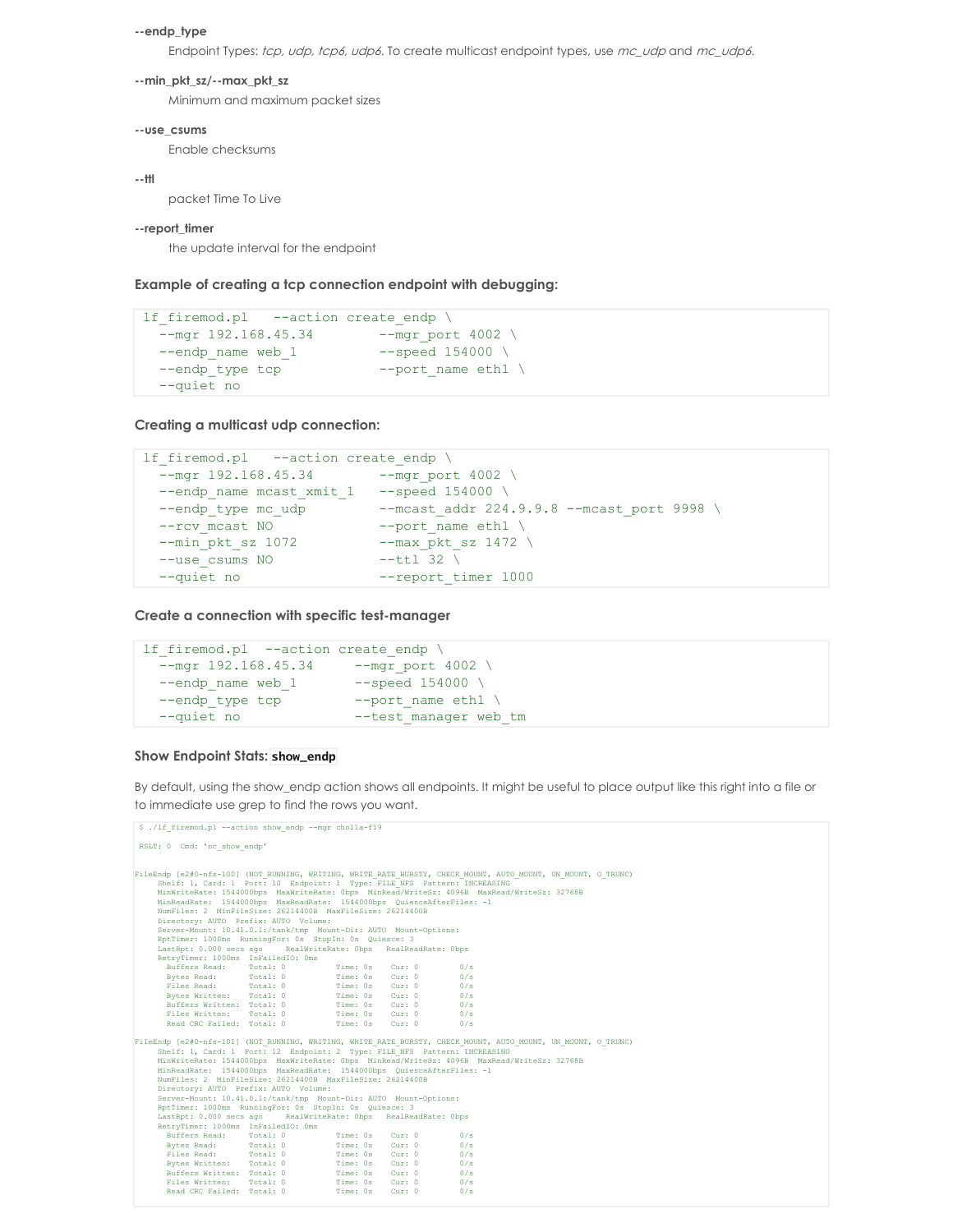You can redirect all output into a file:

\$ ./lf\_firemod.pl --action show\_endp --mgr cholla-f19 > /var/tmp/endp-stats.txt

It is possible to print out one-word attributes, such as MaxWriteRate tx\_bps or rx\_bps:

```
./lf_firemod.pl --mgr 127.0.0.1 --quiet 1 --action show_endp --endp_name cx_0-B --endp_vals tx_bps,r
Rx Bytes: 99938104
Tx Bytes: 99993112
```
#### **Configure Endpoint: set\_endp**

This is for changing the attributes of an endpoint, such as endpoint TX rate.

\$ ./lf\_firemod.pl --mgr cholla-f19 --action set\_endp --endp\_name cx\_0-A --speed 2000000

#### **Show Port Stats: show\_port**

This is pretty useful for getting transmit rate on ports during a connection while not having to use the lf\_portmod script. If you do not specify --port\_name, all ports will be listed.

```
$ ./lf firemod.pl --action show port --mgr cholla-f19 --port name eth2#0
Shelf: 1, Card: 1, Port: 10 Type: MacVLAN Alias:
 Win32-Name: Win32-Desc: Parent/Peer: eth2 Rpt-Timer: 8000 CPU-Mask: 0
  Current: UP LINK-UP TSO UFO GSO GRO PROBE_ERROR
  Supported: UP SEND TO SELF
  Partner: UP
  Advertising: 10bt-HD 10bt-FD 100bt-HD 100bt-FD 1000-FD TSO-ENABLED UFO-ENABLED GSO-ENABLED GRO-ENABLED
  IP: 10.41.0.10 MASK: 255.255.255.0 GW: 0.0.0.0 VID: 0 ResetState: COMPLETE
  DNS Servers:
  IPv6-Global: DELETED
  IPv6-Link: fe80::a00:27ff:fe09:183d/64
  IPv6-Gateway: DELETED
  MAC: 08:00:27:09:18:3d DEV: eth2#0 MTU: 1500 TX Queue Len: 0
  LastDHCP: 0ms Driver: macvlan Tx-Rate: 1000000Kbps
  Bus-Speed: 0/0 Bus-Width: 0/0
  Bridge-Port-Cost: Ignore Prio: Ignore Aging: 0
  DHCP-Client-ID: NONE DHCP-Vendor-ID: NONE
    pps_tx: 0 pps_rx: 0 bps_tx: 0 bps_rx: 0
    Rxp: 5652 Txp: 21 Rxb: 1932984 Txb: 1826 RxERR: 0 TxERR: 0
    RxDrop: 0 TxDrop: 0 Multi: 5652 Coll: 0 RxLenERR: 0 RxOverFlow: 0
    RxCRC: 0 RxFrame: 0 RxFifo: 0 RxMissed: 0 TxAbort: 0 TxCarrier: 0
    TxFifo: 0 TxHeartBeat: 0 TxWindow: 0 RxBytesLL: 2068632 TxBytesLL: 2330
```
### **List Ports, action: list\_ports**

This is the same as --show\_port without the port name option.

#### **Direct LANforge Command: do\_cmd**

In case you wanted to pass a CLI command directly in. Below is an example of setting the TOS flag for an endpoint:

```
C:\> perl .\lf firemod.pl --mgr 192.168.100.1 --action do cmd \
   --cmd "set endp tos cx 01-A LOWDELAY 10"
```
See the [LANforge](http://www.candelatech.com/lfcli_ug.php) CLI User Guide for more info.

### **Remove endpoint: delete\_endp**

Remember to remove the cross connect before removing the endpoint.

\$ ./lf firemod.pl --action delete endp --mgr cholla-f19 --endp name cx-0-A

#### **Create Cross-connect: create\_cx**

First you want to create two endpoints. You will add those endpoints to your cross connect. This example below shows all three steps: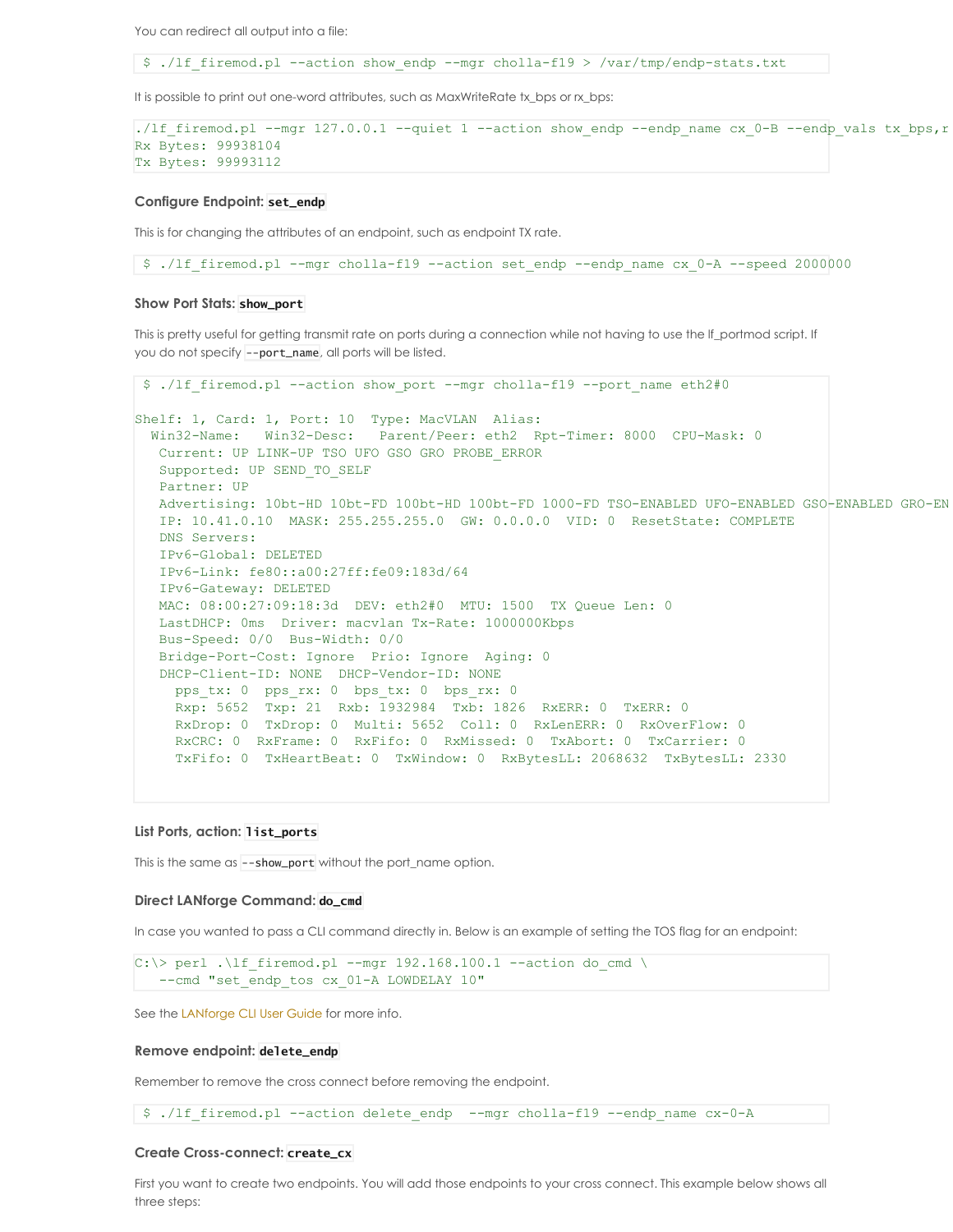

Below we see the endpoints created:

| 日回図<br>圖<br>LANforge Manager Version(5.3.2)                                                                    |                     |                      |                         |                   |             |                |    |                                                                            |  |
|----------------------------------------------------------------------------------------------------------------|---------------------|----------------------|-------------------------|-------------------|-------------|----------------|----|----------------------------------------------------------------------------|--|
| Control Reporting Tear-Off Info Plugins                                                                        |                     |                      |                         |                   |             |                |    |                                                                            |  |
| <b>Refresh</b><br><b>HELP</b><br>Stop All<br>Restart Manager                                                   |                     |                      |                         |                   |             |                |    |                                                                            |  |
|                                                                                                                |                     |                      |                         |                   |             |                |    |                                                                            |  |
| <b>Test Mgr</b><br><b>Test Group</b><br>Port Mgr<br>Generic<br>Resource Mgr<br>Alerts<br>Messages<br>Event Log |                     |                      |                         |                   |             |                |    |                                                                            |  |
| <b>Status</b><br>WanLinks<br>Attenuators<br>File-IO<br>L3 Endps<br>Layer-4<br>Layer-3                          |                     |                      |                         |                   |             |                |    |                                                                            |  |
| <b>DU Size AUTO</b>                                                                                            |                     | $\blacktriangledown$ | Go                      | Max PDU Size Same |             |                | ▼∣ | Go                                                                         |  |
|                                                                                                                | New Hodem (56 Kbps) | ▼∥                   |                         | MAX Tx Rate       | <b>Same</b> |                |    | Clear<br>Start<br>Quiesce<br>Stop                                          |  |
| Rate                                                                                                           |                     |                      | Go                      |                   |             |                | ▼∥ | Go<br><b>Batch Modify</b>                                                  |  |
|                                                                                                                | $0 - 400$           | ▼∣                   | Go                      |                   |             |                |    | Modify<br>De<br>Display<br>Create                                          |  |
| All Endpoints                                                                                                  |                     |                      |                         |                   |             |                |    |                                                                            |  |
|                                                                                                                |                     |                      |                         |                   |             |                |    | R <sub>0</sub><br><b>Tx Rate</b>                                           |  |
|                                                                                                                | Name                | EID                  | Run Mng                 |                   | Script      | <b>Tx Rate</b> |    | <b>Tx Rate LL</b><br><b>Rx Rate</b><br>$\overline{1}$<br>$(1 \text{ min})$ |  |
| CX 0-A                                                                                                         |                     | 1.1.10.11            | $\overline{\mathbf{v}}$ | None              |             |                |    | 0<br>0<br>0<br>0                                                           |  |
| CX O-B                                                                                                         |                     | 1.1.12.12            | $\vert \nu \vert$       | None              |             |                |    | $\overline{0}$<br>$\overline{0}$<br>0<br>$\Omega$                          |  |
|                                                                                                                |                     |                      |                         |                   |             |                |    |                                                                            |  |
|                                                                                                                |                     |                      |                         |                   |             |                |    |                                                                            |  |
| $\blacktriangleleft$<br>Ш<br>$\blacktriangleright$                                                             |                     |                      |                         |                   |             |                |    |                                                                            |  |
| Logged in to: cholla-f19:4002 as: Admin                                                                        |                     |                      |                         |                   |             |                |    |                                                                            |  |

and the CX details screen:

| 国                    |                                          |                                  | ox o - Create/Modify Cross Connect    |                          |    | 60x    |
|----------------------|------------------------------------------|----------------------------------|---------------------------------------|--------------------------|----|--------|
| All<br>$\ddot{}$     | Display                                  | Sync                             | Batch-Create                          | Apply                    | 0K | Cancel |
| CX Name:<br>CX Type: | Cross-Connect<br>lcx 0<br>LANforge / TCP |                                  |                                       | $\overline{\phantom{a}}$ |    |        |
| Resource:            | Endpoint A<br>1 (fedora19-64)            | $\overline{\phantom{a}}$         | Endpoint B<br>$\vert$ 1 (fedora19-64) | $\overline{\phantom{a}}$ |    |        |
| Port:                | 10 (eth2#0)                              | $\overline{\phantom{a}}$         | 12 (eth2#1)                           | ▼                        |    |        |
| Min Tx Rate:         | 1000000 (1 Mbps)                         | $\overline{\phantom{a}}$         | 1000000 (1 Mbps)                      | $\overline{\phantom{a}}$ |    |        |
| Max Tx Rate:         | Same                                     | Same<br>$\overline{\phantom{a}}$ |                                       | $\overline{\phantom{a}}$ |    |        |
| Min PDU Size:        | 1462 (1.42773 KB)                        | $\overline{\phantom{a}}$         | 1462 (1.42773 KB)                     | $\overline{\phantom{a}}$ |    |        |
| Max PDU Size:        | 1462 (1.42773 KB)                        | $\overline{\phantom{a}}$         | 1462 (1.42773 KB)                     | $\overline{\phantom{a}}$ |    |        |
| IP ToS:              | Best Effort<br>(0)                       | $\overline{\phantom{a}}$         | Best Effort<br>(0)                    | $\overline{\phantom{a}}$ |    |        |
| Pkts To Send:        | Infinite                                 | $\overline{\phantom{a}}$         | Infinite                              | $\overline{\phantom{a}}$ |    |        |
|                      |                                          |                                  |                                       |                          |    |        |
| $ v_{\text{max}} $   |                                          |                                  | Andreas and Alasmade a High           |                          |    |        |

# **Show Cross Connects: list\_cx**

This shows the cross connects and their enpoints:

```
$ ./lf_firemod.pl --action list_cx --mgr cholla-f19
CX cx 0, endpoint cx 0-A, endpoint cx 0-B
```
# **Show Cross Connect Stats: show\_cx**

The output of this command begins with the basic stats for the CX and includes the statistics of each endpoint.

\$ ./lf\_firemod.pl --action show\_endp --mgr cholla-f19 --endp\_name cx\_0-A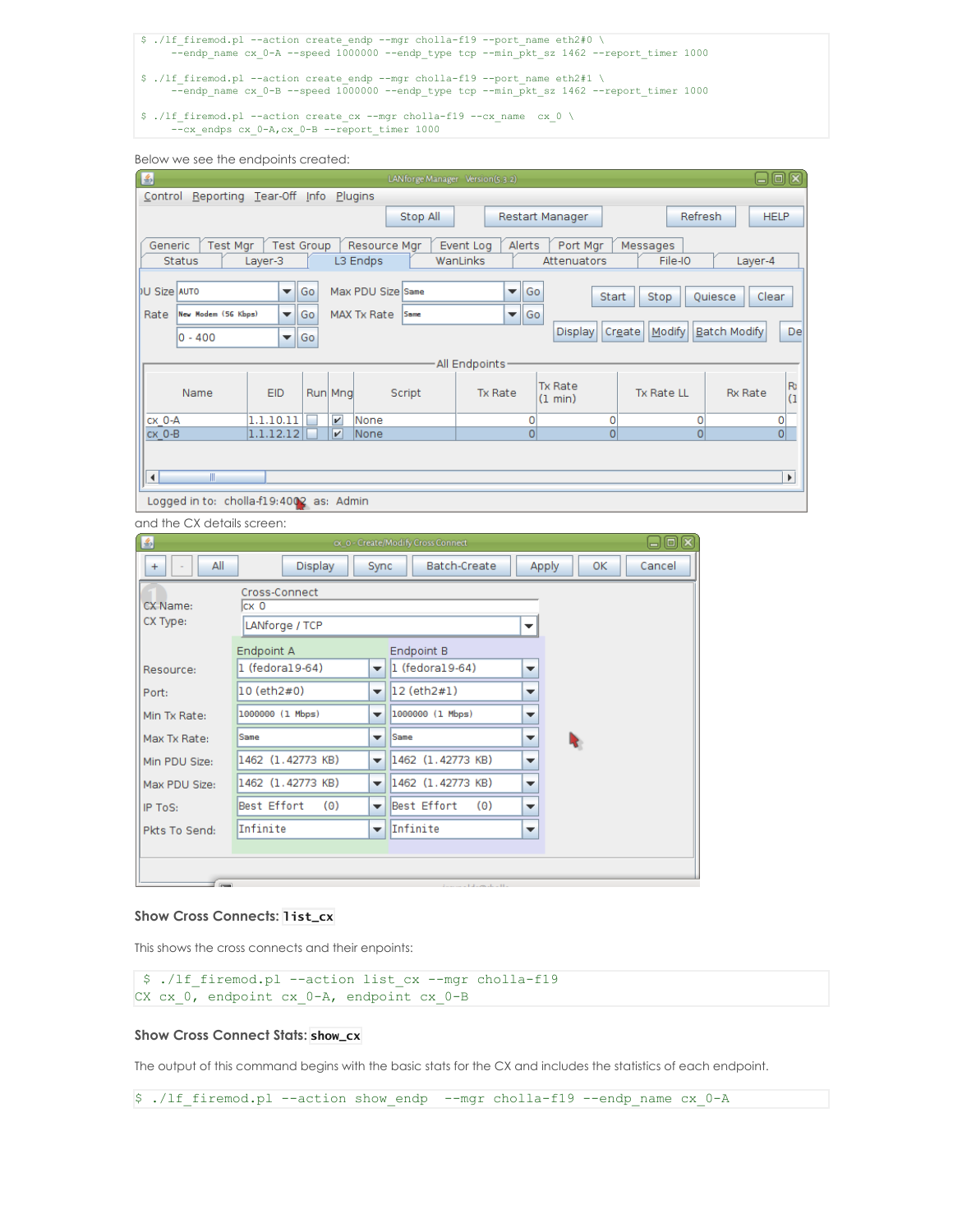| LANFORGE TCP CX: cx 0 id: 12 type: LANFORGE TCP DesiredState: UN INITIALIZED RealState: STOPPED<br>tx endpoint: cx 0-A rx endpoint: cx 0-B report timer: 1.000000s TestMgr: default tm                                                                                                                                                                                                                                                                                       |  |                  |  |            |  |  |  |
|------------------------------------------------------------------------------------------------------------------------------------------------------------------------------------------------------------------------------------------------------------------------------------------------------------------------------------------------------------------------------------------------------------------------------------------------------------------------------|--|------------------|--|------------|--|--|--|
| Endpoint [cx 0-A] (NOT RUNNING, FIXED PLD SIZE, RATE BURSTY, IP PORT AUTO)<br>Shelf: 1, Card: 1 Port: 10 Endpoint: 11 Type: LANFORGE TCP Pattern: INCREASING<br>MinTxRate: 1000000bps MaxTxRate: 1000000bps MinPktSize: 1462B MaxPktSize: 1462B                                                                                                                                                                                                                              |  |                  |  |            |  |  |  |
| DestMAC: 08:00:27:69:la:3d DestIpAddr: 10.41.0.11 DestIpPort: 0 Quiesce: 3                                                                                                                                                                                                                                                                                                                                                                                                   |  |                  |  |            |  |  |  |
| SrcMAC: 08:00:27:09:18:3d SrcIp: 0.0.0.0 IpPort: 0-0 IpTOS: DONT-SET Priority: 0                                                                                                                                                                                                                                                                                                                                                                                             |  |                  |  |            |  |  |  |
| Role: CONNECT RptTimer: 1000ms RunningFor: 0s StopIn: 0s Avg-Jitter: 0ms                                                                                                                                                                                                                                                                                                                                                                                                     |  |                  |  |            |  |  |  |
| Latency: 0 -: 0: - 0 [ 0 0 0 0 0 0 0 0 0 0 0 0 0 0 0 0 ] (1)<br>Pkt-Gaps: 0 -: 0 :- 0 [ 0 0 0 0 0 0 0 0 0 0 0 0 0 0 0 0 ] (1)                                                                                                                                                                                                                                                                                                                                                |  |                  |  |            |  |  |  |
| Last-Rpt: 0.000 secs ago RealTxRate: 0bps RealRxRate: 0bps TTL: 0 Conn-Timeout: 10000                                                                                                                                                                                                                                                                                                                                                                                        |  |                  |  |            |  |  |  |
| FileName: SendBadCrc: 0 RcvBuf: 0 SndBuf: 0 CWND: 0 SND-MSS: 0                                                                                                                                                                                                                                                                                                                                                                                                               |  |                  |  |            |  |  |  |
| RxDrop%-SEQ: 0.0000 RxDrop%-CX: 0.0000 Conn-Timer: -1-0ms Conn-Pause: 0-0ms                                                                                                                                                                                                                                                                                                                                                                                                  |  |                  |  |            |  |  |  |
| PktsToSend: 0<br>Multi-Conn: 0 Active-Connections: 0 Files-Played: 0                                                                                                                                                                                                                                                                                                                                                                                                         |  |                  |  |            |  |  |  |
| RunningInGroup: NONE Script-steps-completed: 0 Steps-Failed: 0                                                                                                                                                                                                                                                                                                                                                                                                               |  |                  |  |            |  |  |  |
| First-Rx: - lms Mcast-Source: 0.0.0.0:0<br>irst-Rx: -1ms Mcast-Source: 0.0.0.0:0<br>Rx Pkts: Total: 0 Time: 60s Cur: 0 0/s<br>Rx Pkts (On Wire): Total: 0 Time: 60s Cur: 0 0/s<br>Rx Bytes: 0n Wire): Total: 0 Time: 60s Cur: 0 0/s<br>Rx Bytes (On Wire): Total: 0 Time: 60s Cur                                                                                                                                                                                            |  |                  |  |            |  |  |  |
|                                                                                                                                                                                                                                                                                                                                                                                                                                                                              |  |                  |  |            |  |  |  |
|                                                                                                                                                                                                                                                                                                                                                                                                                                                                              |  |                  |  |            |  |  |  |
|                                                                                                                                                                                                                                                                                                                                                                                                                                                                              |  |                  |  |            |  |  |  |
|                                                                                                                                                                                                                                                                                                                                                                                                                                                                              |  |                  |  |            |  |  |  |
|                                                                                                                                                                                                                                                                                                                                                                                                                                                                              |  |                  |  |            |  |  |  |
|                                                                                                                                                                                                                                                                                                                                                                                                                                                                              |  |                  |  |            |  |  |  |
|                                                                                                                                                                                                                                                                                                                                                                                                                                                                              |  |                  |  |            |  |  |  |
| Cx Detected: 0                                                                                                                                                                                                                                                                                                                                                                                                                                                               |  |                  |  |            |  |  |  |
|                                                                                                                                                                                                                                                                                                                                                                                                                                                                              |  |                  |  |            |  |  |  |
|                                                                                                                                                                                                                                                                                                                                                                                                                                                                              |  |                  |  |            |  |  |  |
|                                                                                                                                                                                                                                                                                                                                                                                                                                                                              |  |                  |  |            |  |  |  |
|                                                                                                                                                                                                                                                                                                                                                                                                                                                                              |  |                  |  |            |  |  |  |
|                                                                                                                                                                                                                                                                                                                                                                                                                                                                              |  |                  |  |            |  |  |  |
|                                                                                                                                                                                                                                                                                                                                                                                                                                                                              |  |                  |  |            |  |  |  |
|                                                                                                                                                                                                                                                                                                                                                                                                                                                                              |  |                  |  |            |  |  |  |
| $\begin{tabular}{l c c c} $\mathbb{C}$ & Center 10 & $\mathbb{C}$ & $0$ & $\mathbb{C}$ & $0$ & $\mathbb{C}$ \\ \hline \textsc{Ex2} & \textsc{D}_1$ & $\mathbb{C}$ & $\mathbb{C}$ & $\mathbb{C}$ & $\mathbb{C}$ & $\mathbb{C}$ & $\mathbb{C}$ & $\mathbb{C}$ \\ \hline \textsc{Ex2} & $\mathbb{C}$ & $\mathbb{C}$ & $\mathbb{C}$ & $\mathbb{C}$ & $\mathbb{C}$ & $\mathbb{C}$ & $\mathbb{C}$ & $\mathbb{C}$ & $\mathbb{C}$ \\ \hline \textsc{Ex2} & $\mathbb{C}$ & $\mathbb{$ |  |                  |  |            |  |  |  |
|                                                                                                                                                                                                                                                                                                                                                                                                                                                                              |  |                  |  |            |  |  |  |
| Endpoint [cx 0-B] (NOT RUNNING, FIXED PLD SIZE, RATE BURSTY, IP PORT AUTO)<br>Shelf: 1, Card: 1 Port: 12 Endpoint: 12 Type: LANFORGE TCP Pattern: INCREASING<br>MinTxRate: 1000000bps MaxTxRate: 1000000bps MinPktSize: 1462B MaxPktSize: 1462B<br>DestMAC: 08:00:27:09:18:3d DestIpAddr: 10.41.0.10 DestIpPort: 0 Quiesce: 3<br>SrcMAC: 08:00:27:69:la:3d SrcIp: 0.0.0.0 IpPort: 0-0 IpTOS: DONT-SET Priority: 0                                                            |  |                  |  |            |  |  |  |
| Role: ACCEPT RptTimer: 1000ms RunningFor: 0s StopIn: 0s Avg-Jitter: 0ms                                                                                                                                                                                                                                                                                                                                                                                                      |  |                  |  |            |  |  |  |
|                                                                                                                                                                                                                                                                                                                                                                                                                                                                              |  |                  |  |            |  |  |  |
| Latency: 0 -: 0: - 0 [ 0 0 0 0 0 0 0 0 0 0 0 0 0 0 0 0 ] (1)                                                                                                                                                                                                                                                                                                                                                                                                                 |  |                  |  |            |  |  |  |
| Last-Rpt: 0.000 secs ago RealTxRate: Obps RealRxRate: Obps TTL: 0 Conn-Timeout: 10000                                                                                                                                                                                                                                                                                                                                                                                        |  |                  |  |            |  |  |  |
| FileName: SendBadCrc: 0 RcvBuf: 0 SndBuf: 0 CWND: 0 SND-MSS: 0<br>RxDrop%-SEQ: 0.0000 RxDrop%-CX: 0.0000 Conn-Timer: -1-0ms Conn-Pause: 0-0ms<br>PktsToSend: 0                                                                                                                                                                                                                                                                                                               |  |                  |  |            |  |  |  |
| Multi-Conn: 0 Active-Connections: 0 Files-Played: 0                                                                                                                                                                                                                                                                                                                                                                                                                          |  |                  |  |            |  |  |  |
| RunningInGroup: NONE Script-steps-completed: 0 Steps-Failed: 0<br>First-Rx: - lms Mcast-Source: 0.0.0.0:0                                                                                                                                                                                                                                                                                                                                                                    |  |                  |  |            |  |  |  |
|                                                                                                                                                                                                                                                                                                                                                                                                                                                                              |  |                  |  |            |  |  |  |
|                                                                                                                                                                                                                                                                                                                                                                                                                                                                              |  |                  |  |            |  |  |  |
|                                                                                                                                                                                                                                                                                                                                                                                                                                                                              |  |                  |  |            |  |  |  |
|                                                                                                                                                                                                                                                                                                                                                                                                                                                                              |  |                  |  |            |  |  |  |
|                                                                                                                                                                                                                                                                                                                                                                                                                                                                              |  |                  |  |            |  |  |  |
|                                                                                                                                                                                                                                                                                                                                                                                                                                                                              |  |                  |  |            |  |  |  |
|                                                                                                                                                                                                                                                                                                                                                                                                                                                                              |  |                  |  |            |  |  |  |
|                                                                                                                                                                                                                                                                                                                                                                                                                                                                              |  |                  |  |            |  |  |  |
| Cx Detected: 0<br>$\begin{tabular}{l c c c} \hline &\textbf{Cx}~\textbf{Detected:} & 0 & \textbf{Time:}~60s & \textbf{Cur:}~0 \\ \hline \textbf{Rx}~\textbf{Dujlicate Pkts:} & \textbf{Total:}~0 & \textbf{Time:}~60s & \textbf{Cur:}~0 \\ \hline \textbf{Tx}~\textbf{Pkts:} & \textbf{Total:}~0 & \textbf{Time:}~60s & \textbf{Cur:}~0 \\ \hline \textbf{Tx}~\textbf{Pkts:} & \textbf{On Nine):}~\textbf{Total:}~0 & \textbf{Time:}~60s$                                    |  |                  |  | 0/s        |  |  |  |
|                                                                                                                                                                                                                                                                                                                                                                                                                                                                              |  |                  |  | 0/s        |  |  |  |
|                                                                                                                                                                                                                                                                                                                                                                                                                                                                              |  |                  |  | 0/s        |  |  |  |
|                                                                                                                                                                                                                                                                                                                                                                                                                                                                              |  |                  |  | 0/s        |  |  |  |
|                                                                                                                                                                                                                                                                                                                                                                                                                                                                              |  |                  |  | 0/s        |  |  |  |
|                                                                                                                                                                                                                                                                                                                                                                                                                                                                              |  |                  |  | 0/s        |  |  |  |
|                                                                                                                                                                                                                                                                                                                                                                                                                                                                              |  |                  |  | 0/s<br>0/s |  |  |  |
|                                                                                                                                                                                                                                                                                                                                                                                                                                                                              |  |                  |  | 0/s        |  |  |  |
| Conn Timeouts: Total: 0                                                                                                                                                                                                                                                                                                                                                                                                                                                      |  | Time: 30s Cur: 0 |  | 0/s        |  |  |  |

## **Remove Cross Connect: delete\_cx**

Remember to delete a cross connect before you delete its endpoints.

\$ ./lf\_firemod.pl --action delete\_cx --mgr cholla-f19 --cx\_name cx\_0

# **Controlling Traffic**

#### **You need to use do\_cmd to control Unicast traffic.**

By default, cross connects are created in the default\_tm test manager. To control them, you want to specify default\_tm in your set\_cx\_state CLI command.

./lf\_firemod.pl --mgr 127.0.0.1 --quiet 0 --action do\_cmd --cmd "set\_cx\_state default\_tm cx\_0 RUNNI

The format of the command is specified in the CLI User Guide: [set\\_cx\\_state.](http://www.candelatech.com/lfcli_ug.php#set_cx_state) Possible CX states include:

- RUNNING
- SWITCH
- QUIECE
- STOPPED
- DELETED

## **For Multicast traffic, use start\_endp/stop\_endp**